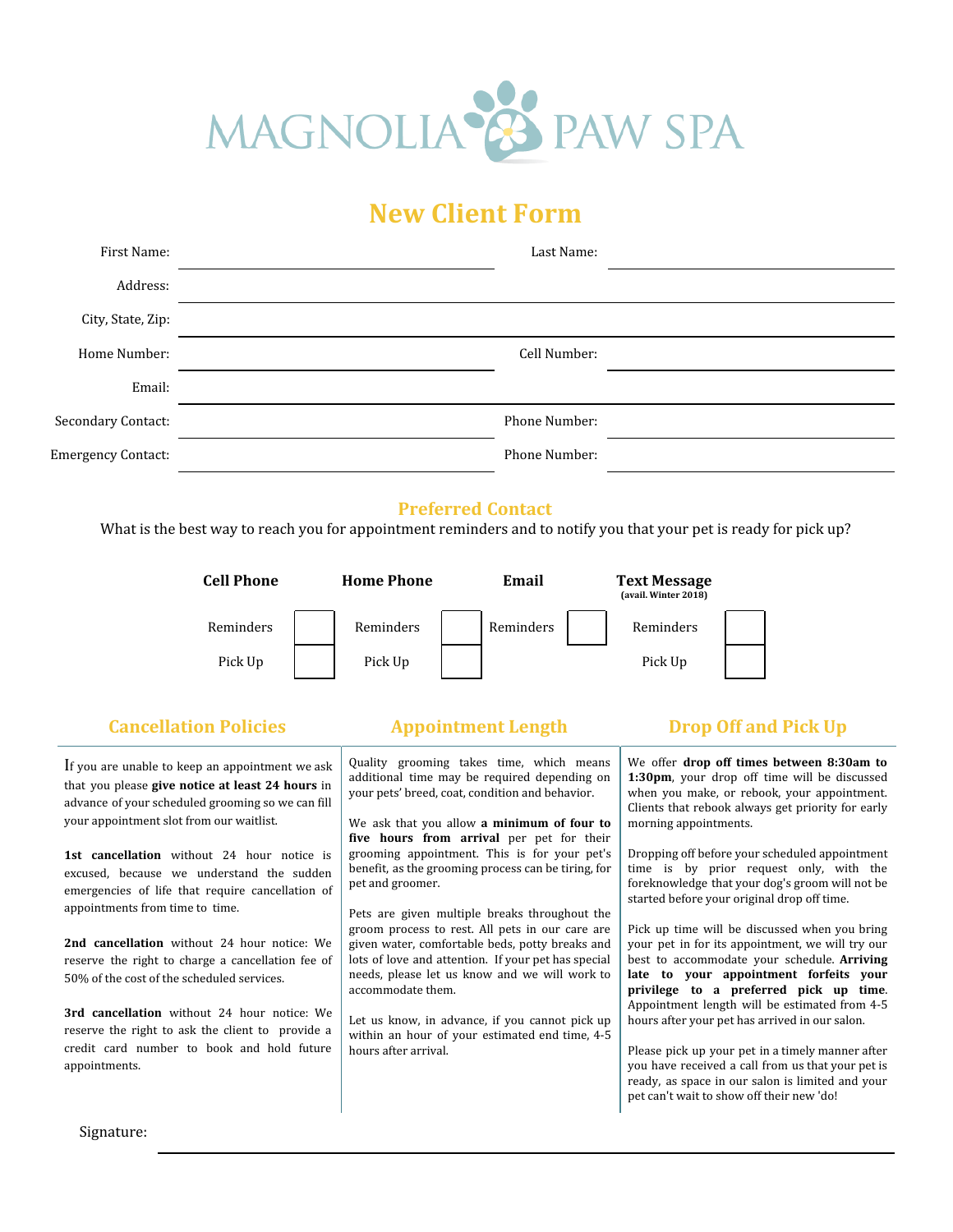# MAGNOLIA<sup>S</sup> PAW SPA

### **Grooming Contract**

We strive to give all pets the best possible care while here at The Paw Spa. However, barring absent negligence on our part, we assume no responsibility for loss, sickness, injury or death. If a pet becomes seriously injured or ill, all attempts will be made to contact the Owner of the pet. In the event the Owner or the Emergency Contact can't be reached, we reserve the right to take the pet to a veterinarian (VCA Magnolia) at the Owner's expense.

Matting: The Owner understands that if their pet is matted, there is an increased risk for clipper burn or cuts due to difficulty of attempting to remove the matting. Extensive matting requires reading and signing our separate Matted Pet Release Form; your Groomer will assess if this is necessary at Drop Off. Prevention is the best defense against matting by scheduling regular grooming appointments, as well as brushing and combing your dog between grooms.

The Owner also understands that if the pet is elderly or has health issues, there is an increased risk for stress related health issues to occur. Although our Groomers will take all necessary precautions to prevent any occurrences, the Owner understands that grooming can be stressful to some pets.

The Owner must inform Magnolia Paw Spa and staff of any aggression the dog has shown towards people or other animals, especially involving the grooming process. Please indicate these on the Pet Info page. Muzzles may be used for the safety of our staff and to prevent your dog from practicing aggressive behaviors.

Magnolia Paw Spa reserves the right to stop or refuse services if at any time the groomer or other staff determines that we cannot continue the grooming process because of safety or health reasons.

If fleas, ticks or other parasites are found on your pet, treatment (Capstar) is mandatory and an extra fee will apply. This isn't only for your pet's benefit, but also for all other animals in our care to prevent infestation.

## **Proof of Vaccination**

In order to maintain the safest possible environment for our furry guests, we require that all pets in our salon be up to date on their vaccinations. **For dogs, we require Rabies, Distemper (DAPP) and Bordetella** to be up to date. **For cats, we require FVRCP and Rabies** to be up to date. Feel free to bring the vaccinations in with you during your first appointment or have your veterinarian email them to us at [grooming@magnoliapawspa.com.](mailto:grooming@magnoliapawspa.com) When you update your pet's vaccines, please provide us with an updated copy of their vaccine records.

This contract is in effect whenever your pet is in our care. I understand and agree to the policies and contract set forth here by Magnolia Paw Spa.

Signature: Date: